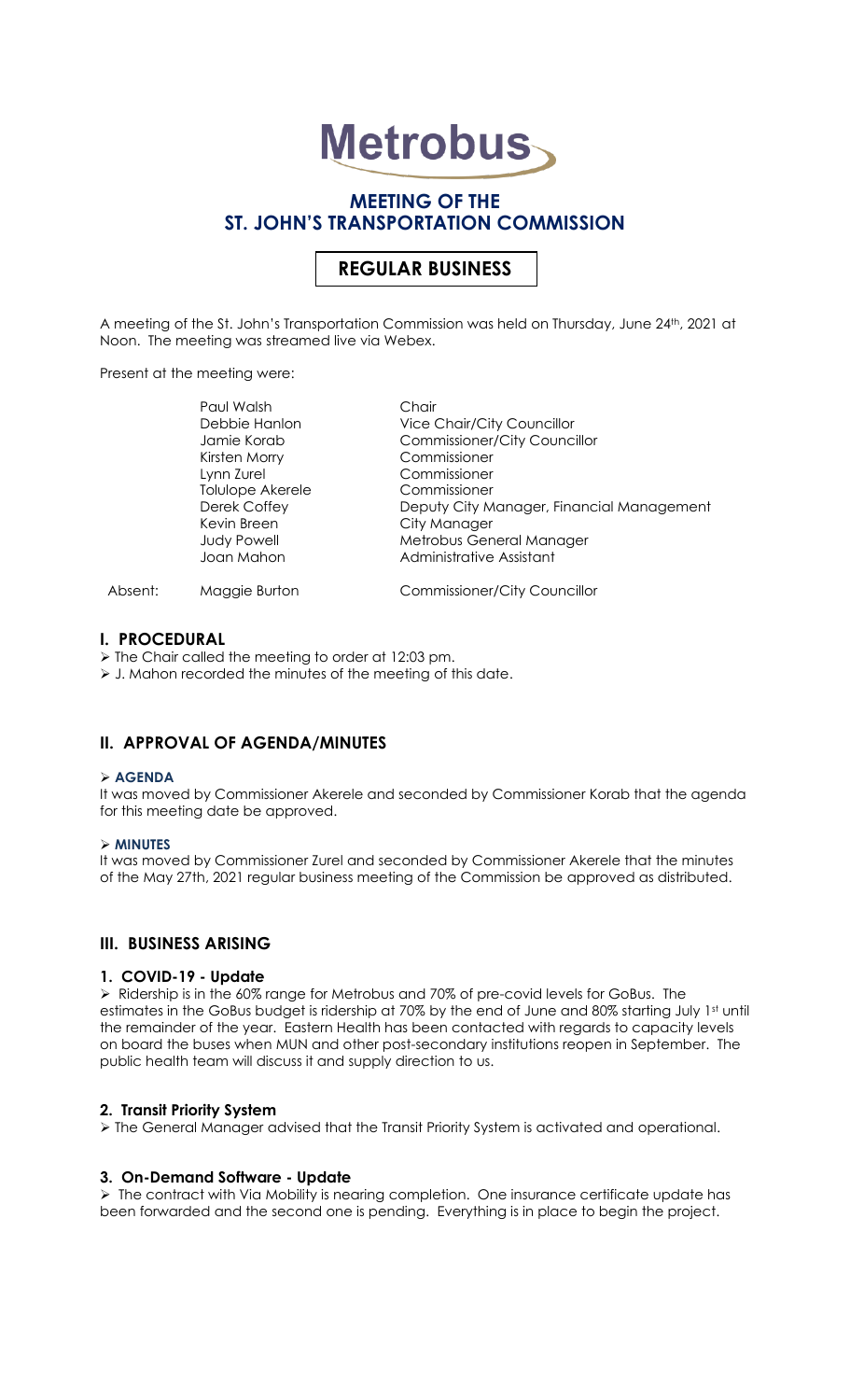

## **4. RFP - Paratransit Service Contract**

➢ The RFP has been held up in the Purchasing Department at the City for weeks. The intention was for it to have been issued, bids received and the RFP closed by this date. An update today indicates that it should be issued on June 25<sup>th</sup>. There are concerns with the delay as we are six months away from the end of the current contract. The General Manager expressed the need to prioritize this RFP.

# **IV. NEW BUSINESS**

### **1. Financial Statements - May, 2021**

➢ The financial statements for the month of May, 2021 were tabled and reviewed.

- ➢ Commissioner Zurel had the following questions:
	- How refined is the budget? The General Manager assured her that the budget is based on past experience and ridership patterns - ridership during summer months versus ridership in September.
	- What are the professional fees associated with GoBus and why are they under-budget? The General Manager confirmed that the professional fees are the assessments and that Donna Power, Manager, Accessible Transit Services, will attend the Commission meeting on July 22nd, 2021, to provide an update on the process.
	- How are the billings for Mount Pearl and Paradise calculated? The General Manager advised that a per kilometer rate is set during budget time for the coming year based on actual expenses and allowances for overhead - the total cost to run the service.
	- When we emerge from Covid and approach normal comparisons should the budget figures be compared to 2019 figures instead of 2020? The General Manager will have two years, 2020 and 2019 placed in the statements for comparison purposes.

### **2. Executive Summary (Regular) - May, 2021**

➢ The Executive Summary for the month of May, 2021 was tabled for members' information. ➢ The Chair questioned the level of Maintenance repairs listed. The General Manager responded that there has been an increase in transmission issues. The manager of the Maintenance Department, D. Oliver, is looking to see if there are some other preventative provisions to be put in place. As far as the ongoing preventative maintenance – that is based on the kilometers each bus travels. The fleet is aging.

#### **3. Funding for Shelters - City Capital Budget**

➢ In 2019 the City allotted \$80,000 in their capital budget for shelters that was not spent in 2019 or 2020. We need to purchase shelters to have in stock. In order to maximize the value of the \$80,000, the General Manager would like to apply for funding under the ICIP Program. A 5' X 10' shelter costs approximately \$12,000 not including the cost of the shelter pad.

**ACTION:** It was moved by D. Coffey and seconded by Commissioner Akerele and carried unanimously that the Commission approve the project to purchase shelters.

The General Manager will apply to the ICIP Program for funding.

#### **4. Funding - Replacement of Paratransit Fleet**

➢ Comfirmation has been received indicating that our application for funding has been moved from the Province to the Federal Government for approval. We anticipate hearing from them within the next few weeks. During the April 29<sup>th</sup> commission meeting the General Manager brought forward a request to proceed with the tender when funding is approved. The decision was delayed but approval of the commission is required to move forward with the tender once the funding is approved.

**▪** Commissioner Zurel is concerned that if a decision is made today it will set us behind 5 years before electrified buses can be purchased. The General Manager noted that electric buses of this design are new to the market and it will take some time to evaluate them. As the current fleet is now four years old and we were advised about a month ago that the earliest delivery would be November, 2022, we need to issue a tender as soon as possible.